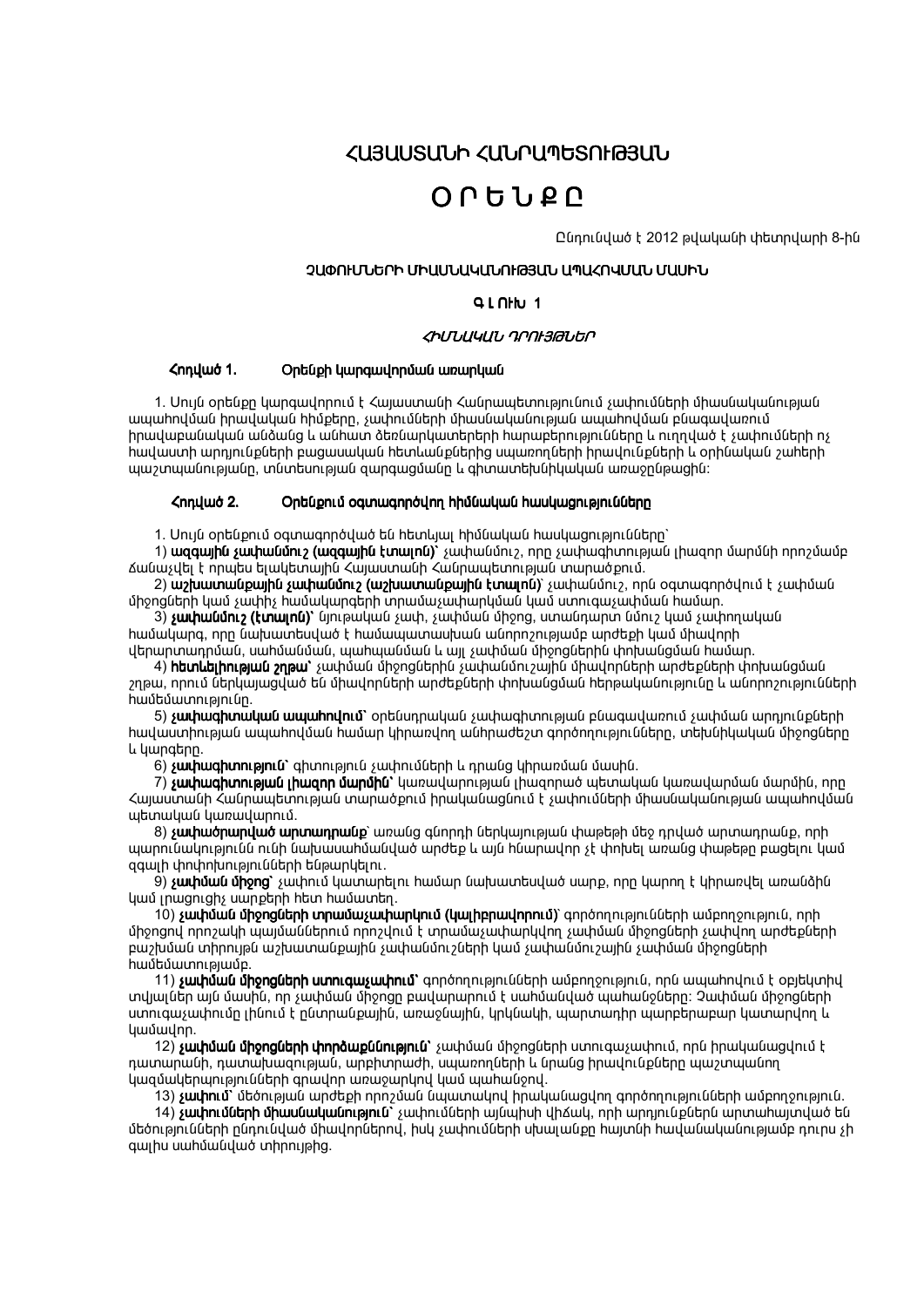#### **<nnuud 6.** Չափման միջոցները

hwunwunywo լինելը.

**<nnuud 3.** 

իրավական ակտերով:

միավորներ, որոնք անիրաժեշտ են՝ 1) միջացգային առևտրի hամար.

้นเน็นโมกนเน็ตที่เคเนนั้น hนับเงินเทิ

wuàhup:

5. Ազգային չափանմուշները պետության սեփականությունն են:

Հայաստանի Հանրապետության կառավարության սահմանած կարգով:

4. Չափման միջոցը որպես ազգային չափանմուշ Ճանաչվում է Չափագիտության ազգային մարմնի կողմից

3. Ազգային չափանմուշները պահպանվում են Չափագիտության ազգային մարմնի գիտական պաիապանների կողմից:

աշխատանքային չափման միջոցներին դրանց չափի փոխանցման համար:

միավորների չափերի վերարտադրման և պահպանման համար, ինչպես նաև տվյալ մեծությունների

պաիպանման, տարածման և տնտեսության պաիանջարկը բավարարելու նպատակով: 2. Մեծությունների միավորները, ազգային և աշխատանքային չափանմուշները չափումների միասնականության ապահովման ազգային համակարգի տեխնիկական հիմքն են։ Դրանք Հայաստանի Հանրապետության տարածքում հանդիսանում են ելակետային և նախատեսված են մեծությունների

1. Ազգային չափանմուշների համակարգը ստեղծվում է կիրառման թույլատրված միավորների

**<nnuud 5.** Չափանմուշներ

5. Առևտրում, գովազդում, իրատարակություններում, դասագրքերում արգելվում է կիրառել թույլատրված միավորներից տարբեր միավորներ:

կիրառման կանոնները սահմանում է Հայաստանի Հանրապետության կառավարությունը։

2) օդային և ծովային նավագնացության, առողջապաիության, ռազմական նպատակների և

## hwuuunah uhwunnutnh htm: 3. Հայաստանի Հանրապետությունում կարող են կիրառվել համընդիանուր ընդունված հատուկ

4. Մեծությունների միավորների, չափումների սանդղակների հայերեն անվանումը, նշագրումը, գրելաձևը և

կարող են կիրառվել մեծությունների արտահամակարգային միավորները` հարաբերակցված միջազգային

2. Սույն hոդվածի առաջին մասով երաշխավորված մեծությունների միավորների հետ համահավասար

1. Հայաստանի Հանրապետությունում կիրառվում են Չափի և կշռի միջազգային համաժողովի կողմից րնդունված և օրենսդրական չափագիտության միջազգային կազմակերպության կողմից երաշխավորված միավորների միջազգային UԻ (SI) համակարգի մեծությունների միավորները և չափումների սանդղակները:

ԿԱՏԱՐՄԱՆ ՄԵԹՈԴԻԿԱՆԵՐԸ ԵՎ ՏՐԱՄԱՉԱՓԱՐԿՈԽՄԸ <nnuud 4. Մեծությունների միավորները

## ՄԵԾՈΗԹՅՈΗՆՆԵՐԻ ՄԻԱՎՈՐՆԵՐԸ, ՉԱՓԱՆՄՈԻՇՆԵՐԸ, ՉԱՓՄԱՆ ՄԻԶՈՑՆԵՐԸ, ՉԱՓՈΗՄՆԵՐԻ

նախատեսված են սույն օրենքով, ապա գործում են միջազգային պայմանագրերի նորմերը:

ununnutann, suuhuuu uhongutann u suuhuuu utaannutann utanuntanuu.

իրավական կարգավորումը

# $9L$   $N$ <sub> $N$ </sub> $2$

2. Եթե Հայաստանի Հանրապետության միջազգային պայմանագրերով սահմանված են այլ նորմեր, քան

15) unulnunn lun, ' suuh, nnu oqunuqnnoynu t suuhuul uhonglunh unnuqusuuhulul, տրամաչափարկման, Ճշտության գնաիատման, ինչաես նաև նյութերի բաղադրության, իատկությունների տեխնիկական բնութագրերը բնորոշող մեծությունների արժեքների որոշման ժամանակ.

17) **օրենսդրական չափագիտություն`** չափագիտության մաս, որը ներառում է գործունեության այն տեսակները, որոնց վրա տարածվում են օրենսդրությամբ սահմանված պահանջներ չափումների, չափման

16) տեսակի hաստատման սերտիֆիկատ՝ փաստաթուղթ, որը hավաստում է չափման միջոցի տեսակի

18) ont նսդրական չափագիտական huկnnnւթյուն՝ չափման միջոցների տեսակի hաստատում, չափման միջոցների նախնական և հետագա ստուգաչափում, չափագիտական հսկողություն և փորձաքննություն. 19) գիտական պահապաններ` ազգային չափանմուշների պահպանման համար պատասխանատու

1. Հայաստանի Հանրապետության չափագիտության և չափումների միասնականության ապահովման բնագավառում հարաբերությունները կարգավորվում են սույն օրենքով, միջազգային պայմանագրերով և այլ

Չափումների միասնականության ապահովման բնագավառում հարաբերությունների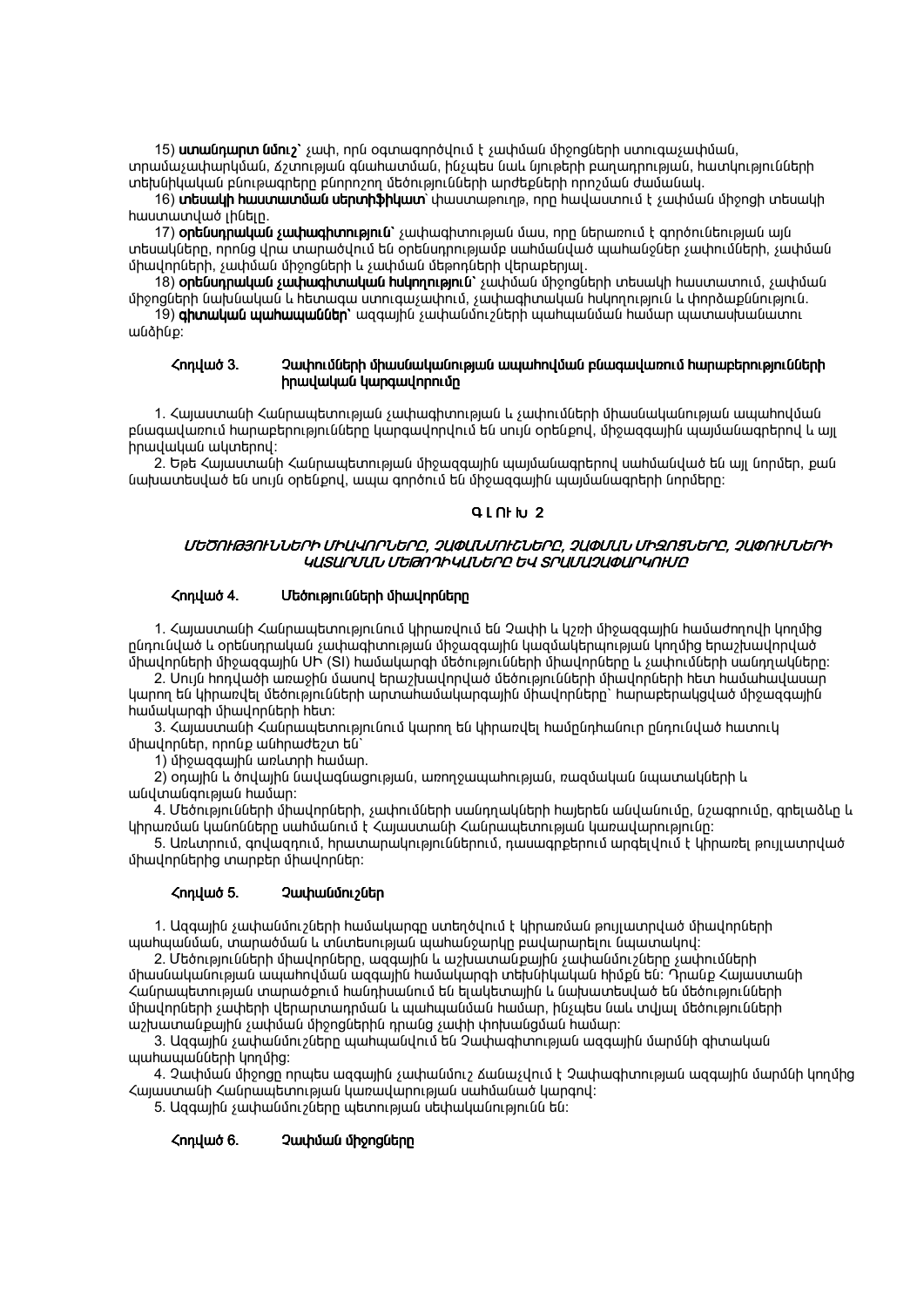1. Չափման միջոցները նախատեսված են կիրառման թույլատրված միավորներով արտահայտված  $\frac{1}{2}$   $\frac{1}{2}$   $\frac{1}{2}$   $\frac{1}{2}$   $\frac{1}{2}$   $\frac{1}{2}$   $\frac{1}{2}$   $\frac{1}{2}$   $\frac{1}{2}$   $\frac{1}{2}$   $\frac{1}{2}$   $\frac{1}{2}$   $\frac{1}{2}$   $\frac{1}{2}$   $\frac{1}{2}$   $\frac{1}{2}$   $\frac{1}{2}$   $\frac{1}{2}$   $\frac{1}{2}$   $\frac{1}{2}$   $\frac{1}{2}$   $\frac{1}{2}$ 

2. Չափման միջոցների չափագիտական բնութագրերը, ինչպես նաև տվյալ չափման միջոցներին ներկայացվող շահագործման պահանջները սահմանվում են տվյալ չափման միջոցն արտադրողի կողմից։

 $\alpha$ . Ont Gunnull of such was not well as  $\alpha$  in the such a line of the such such such a such that  $\alpha$  is not the  $\alpha$  $\mu$ իամապատասխանեն օրենսորությամբ սահմանված պահանջներին:

### $\mathcal{L}$ nnulu  $\delta$  7. Unulununun (

1. Օրենսդրական չափագիտության ոլորտներում կիրառվող ստանդարտ նմուշները ենթակա են տեսակի hwunwunuun.

2. Տրամաչափարկման ժամանակ կիրառվող ստանդարտ նմուշները ենթակա են վկայագրման` ungqwjhu unwunwnuthhu hwuwwwwwit

### Հոդված 8. 2 ափումների կատարման մեթոդիկաները

1. Չափումների կատարման մեթոդիկան փաստաթուղթ է, որով սահմանվում են չափումների կատարման նախապատրաստման կանոնները, չափման մեթոդը, տեխնիկական միջոցները, ինչպես նաև չափման wnnin նքի մշակման և hwշվարկման կարգը:

2. Օրենսդրական չափագիտության տարածման ոլորտներում կիրառվող չափումների կատարման utponhuwuton tupuuu tu yuunuqhuuuuuuu uuunuqnuuu:

### $\zeta$ ոդված 9. 2ափման միջոցների տրամաչափարկումը

1. Տրամաչափարկումն իրականացվում է չափանմուշների hամեմատությամբ տրամաչափարկվող  $\epsilon$ ափման միջոցների չափվող արժեքների բաշխման տիրույթը որոշելու նպատակով։

2. Ontնunnական չափագիտության ոլորտներում չկիրառվող չափման միջոցները կարող են ենթարկվել  $unnu$ մա $sum$   $unnu$ 

3. Չափման միջոցների տրամաչափարկում կարող են իրականացնել Հայաստանի Հանրապետության կառավարության սահմանած կարգով հավատարմագրված իրավաբանական անձինք կամ անհատ  $dt$  :  $dt$  of the number of the  $\sinh$ 

### $Q$  |  $Q$   $h$   $h$   $3$

### ՉԱՓՈͰՄՆԵՐԻ ՄԻԱՍՆԱԿԱՆՈͰԹՅԱՆ ԱՊԱՀՈՎՄԱՆ ՊԵՏԱԿԱՆ ԿԱՌԱԿԱՐՈͰՄԸ

### <u>Հոդված 10. 2ափումների միասնականության ապահովման պետական կառավարումը</u>

1. Հայաստանի Հանրապետությունում օրենսդրական չափագիտության ոլորտներում չափումների միասնականության ապահովման աետական կառավարումն իրականացնում է չափագիտության լիացոր  $\dim$  $\dim$ :

 $2.$  Չափագիտության լիազոր մարմինը`

1) մշակում և hամակարգում է պետական քաղաքականության իրականացումն օրենսդրական  $\mu$  yuu huu qhun na muu na muu na muu na muu na muu na muu na muu na muu na muu na muu na muu na muu na muu na muu na muu na muu na muu na muu na muu na muu na muu na muu na muu na muu na muu na muu na muu na muu na muu

.<br>2) hwմակարգում է Չափագիտության ացգային մարմնի գործունեությունը.

3) ներկայացնում է Հայաստանի Հանրապետությունը միջազգային կազմակերպություններում.

 $4)$  սաիմանում է չափման միջոցի տեսակի իաստատման սերտիֆիկատի ձևը, չափման միջոցի տեսակի  $h$  hwunwunung  $a_2$  by  $a_3$  and  $a_4$  a  $a_5$  and  $a_6$  and  $a_7$  and  $a_8$  are  $a_9$  and  $a_1$ 

5) սահմանում է չափման միջոցի տեսակի հաստատման գրանցամատյանի վարման կարգր.

 $6)$  սաիմանում է չափման միջոցի ստուցաչափման դրոշմի արտատիաի պատկերը.

7) իրականացնում է վարչական վարույթ օրենսդրական չափագիտության ոլորտում.

 $8)$  օրենսդրական չափագիտության ոլորտում իրականացնում է պետական վերահսկողություն.

9) ընդունում և գործողության մեջ է դնում Օրենսդրական չափագիտության միջազգային

կազմակերպության և Չափի և կշռի միջազգային համաժողովի ուղեցույցները:

### 11 11. & 1"4 B14 2#26 & 1"4 B14 2#26& 2#26

1. Չափագիտության ազգային մարմինը սահմանվում է Հայաստանի Հանրապետության կառավարության կողմից։ Չափագիտության ազգային մարմինն իրեն վերապահված իրավասությունների շրջանակներում չափագիտության բնագավառում իրականացնում է պետական քաղաքականություն:

 $2.$  2  $\mu$  hughun public under the 1 m and help

1) ստեղծում, պահպանում, կատարելագործում է մեծությունների միավորների ազգային չափանմուշները.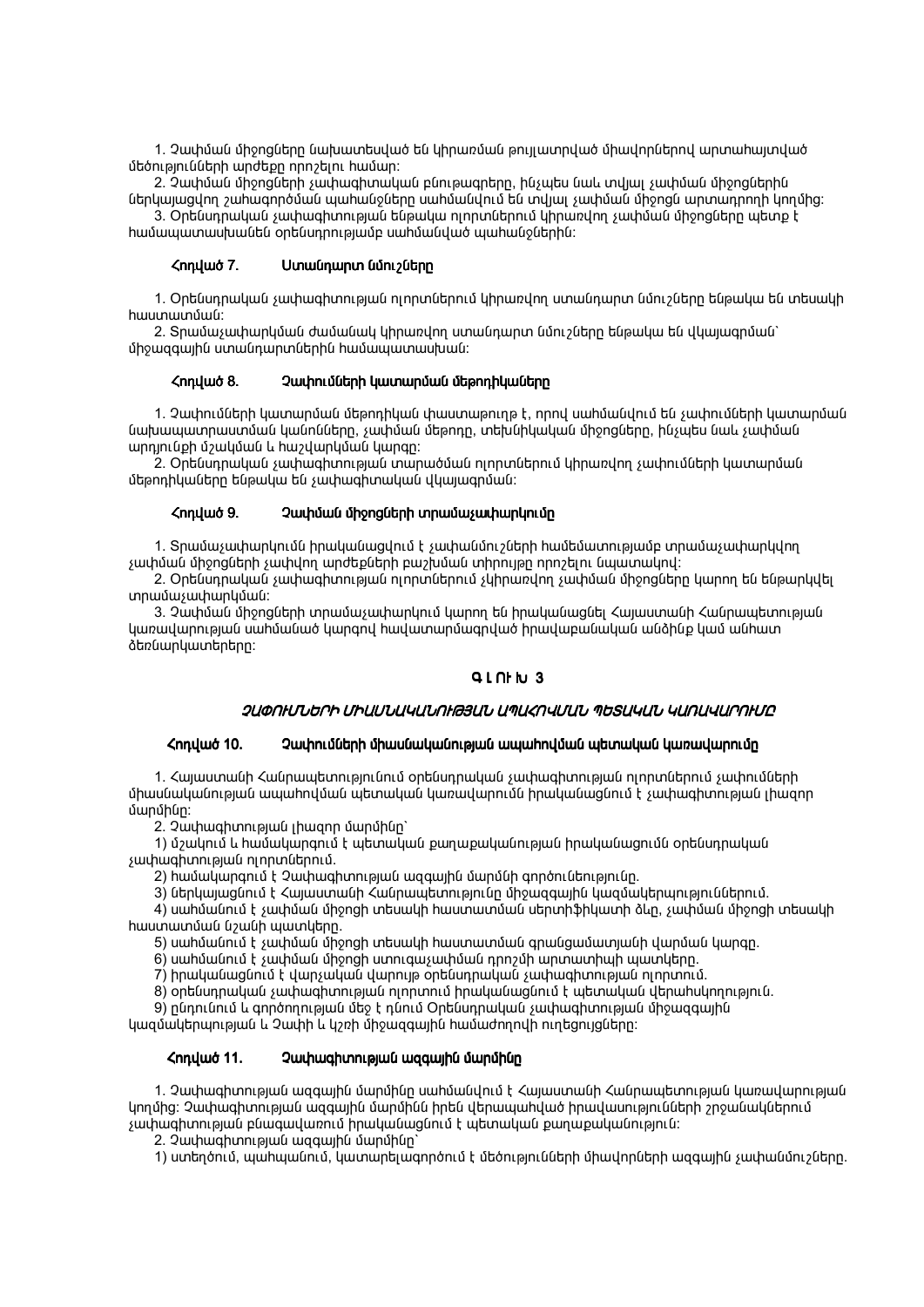2) ապահովում է ազգային չափանմուշների տրամաչափարկում այլ երկրների չափագիտության ազգային huunhunuunutanh suuhuuun olan haun.

3) իր իրավասության շրջանակներում անդամակցում է միջազգային և տարածաշրջանային կազմակերպություններին.

4) սահմանում է ստանդարտ նմուշների վկայագրման կարգը և իրականացնում է ստանդարտ նմուշների վկայագրում.

5) չափածրարված արտադրանք և չափիչ սրվակներ արտադրող իրավաբանական անձանց և անիատ ծեռնարկատերերին տրամառորւմ է աայմանանշաններ,

6) իրականացնում է շահագործման մեջ գտնվող չափման միջոցների չափագիտական բնութագրերի փորձաքննություն.

7) իրականացնում է տրամաչափարկման աշխատանքներ հետևելիությունն ապահովելու նպատակով. 8) իրականացնում է օրենսդրական չափագիտության ոլորտում չափումների կատարման մեթոդիկաների

չափագիտական վկայագրում.

9) իրականացնում է չափածրարված արտադրանքի huկողություն չափագիտական ապահովման վերլուծության և չափումների պահանջվող Ճշտության ապահովման միջոցով.

10) hաստատում է չափման միջոցների տեսակը.

11) վարում է hաստատված չափման միջոցների և ստանդարտ նմուշների գրանցամատյանը.

12) մասնակցում է չափման միջոցների տրամաչափարկում իրականացնող իրավաբանական անձանց և անիատ ծեռնարկատերերի հավատարմագրման աշխատանքներին.

13) իրականացնում է չափման միջոցների ստուցաչափում.

14) կազմակերպում է չափագիտության բնագավառում կադրերի մասնագիտացում, վերապատրաստում, օրենսդրական չափագիտության ոլորտում ստուգաչափող մասնագետների ուսուցում, ինչպես նաև տրամաչափարկման և փորձարկման լաբորատորիաների անձնակազմի վերապատրաստում, hավատարմագրման փորձագետների ուսուցում և շնորհում է համապատասխան վկայագրեր:

#### **<nnuud 12.** Կառավարման խորիուրդը

1. Կառավարման խորհուրդը (այսուհետ` խորհուրդ) Չափագիտության ազգային մարմնի կառավարման մարմինն է, որը կազմված է 7 անդամներից` չափագիտության գերակա ոլորտներում ներգրավված շահագրգիռ 4 պետական կառավարման մարմինների և 3 ոչ պետական կազմակերպությունների utinumumumum

2. Խորիրդի անիատական կազմը սաիմանում է լիացորված պետական կառավարման մարմինը:

3. Չափագիտության ազգային մարմնի տնօրենը Խորիրդի քարտուղարն է և չի կարող հանդես գալ որպես lunnhnnh uwwww.

4. Խորիրդի նիստն իրավազոր է, եթե ներկա է քվեարկության ծայնի իրավունք ունեցող Խորիրդի անդամների առնվազն 2/3-ը:

5. Խորիրդի նախագահն ընտրվում է Խորիրդի անդամների կողմից:

6. Խորիրդի նիստերը հրավիրվում են ըստ անհրաժեշտության, բայց ոչ ուշ, քան եռամսյակը մեկ անգամ։

7. Խորիրդի նիստերի որոշումներն ընդունվում են նիստին ներկա անդամների ծայների պարզ մեծամասնությամբ։ Նիստին ներկա անդամների ձայների իավասարության ռեաքում խորիրդի նախագաիի dwin yannn? t:

8. lunnhnunnn

1) ընդունում է որոշումներ Չափագիտության ազգային մարմնի գործունեության պլանավորման և գործունեության հետ կապված խնդիրների կանոնակարգման վերաբերյալ.

2) hաստատում է Չափագիտության ազգային մարմնի աշխատանքային ծրագրերը.

3) դիմում է շահագրգիռ կողմերին` տարբեր իարգերի շուրջ կարծիք արտահայտելու առաջարկով.

4) քննարկում է Չափագիտության ազգային մարմնի հաջորդ տարվա բյուջեի նախագիծը և ներկայացնում է առաջարկություն` այն լիազոր պետական կառավարման մարմնի հաստատմանը ներկայացնելու վերաբերյալ.

5) քննարկում, հաստատում և հրապարակում է Չափագիտության ազգային մարմնի գործունեության տարեկան արդյունքները.

6) ապահովում է չափագիտության ազգային համակարգի համապատասխանությունն ազգային տնտեսության շահերին, նյութատեխնիկական բազայի ներկա վիձակին և գիտատեխնիկական առաջընթացին.

7) hամակարգում է Հայաստանի Հանրապետությունում ազգային, միջազգային և տարածաշրջանային չափագիտական աշխատանքները` այդ աշխատանքների կատարմանը ներգրավելով շահագրգիռ կողմերին և hամապատասխան փորձագետների.

8) իրականացնում է Չափագիտության ազգային մարմնի կանոնադրությամբ Խորիրդին վերապահված այլ լիազորություններ:

### **QLNHU4**

### ՕՐԵՆՍԴՐԱԿԱՆ ՉԱՓԱԳԻՏՈՒԹՅՈՒՆ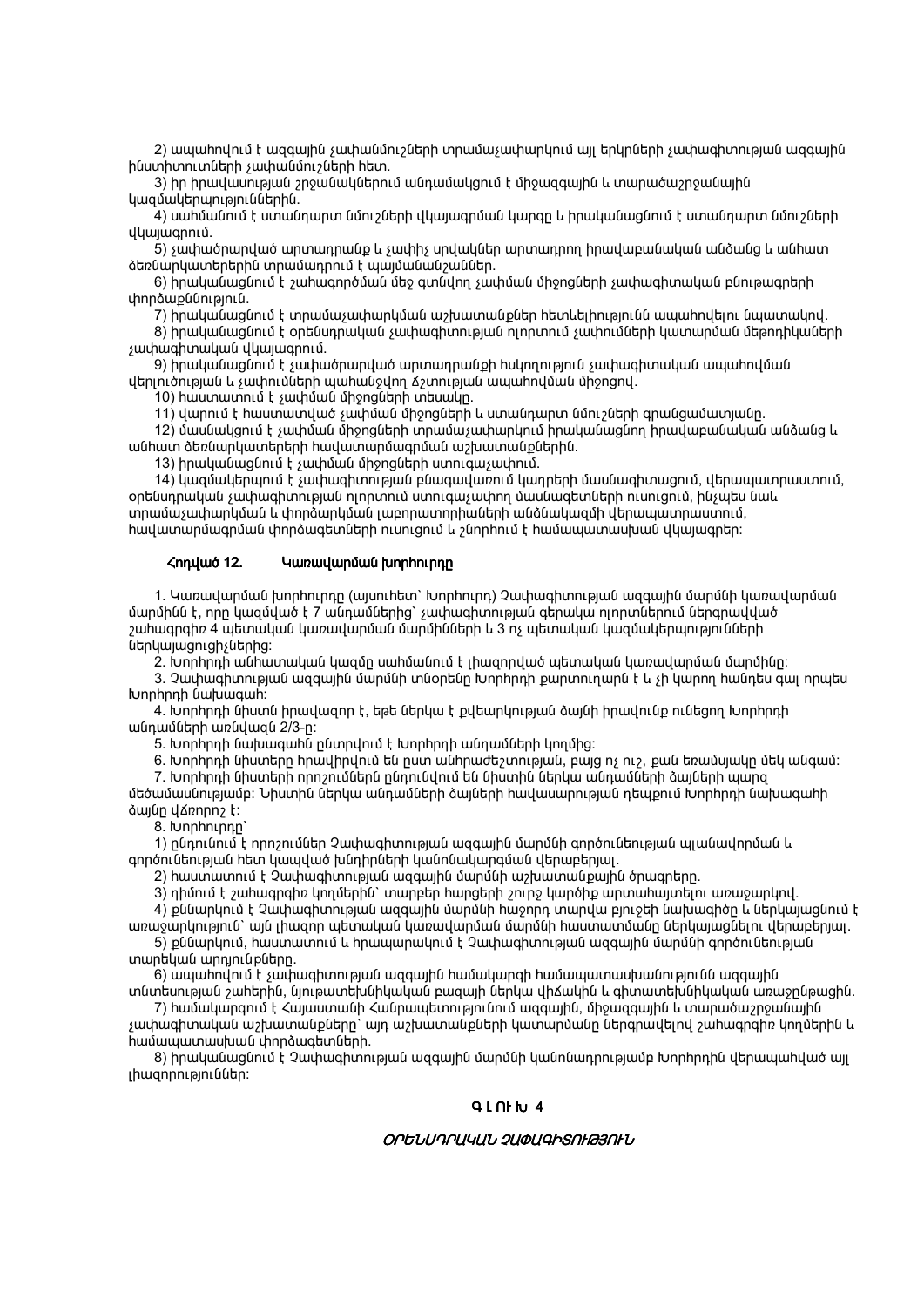### 13 13. #!7# 9 1"4 "#2 F#"!# "#2 F#"!# F#"!#6

1. Ontնսորական չափագիտության աաիանջները տարածվում են այն չափումների վրա, որընց wnnintuputnu oqunwqnnoyntu tu

1) գնորդի և վաՃառողի միջև առևտրային գործողություններում, արտադրողի և իրացնողի միջև :A#!#2.

 $\overline{2}$ ) առողջապահության բնագավառում.

 $3)$  շրջակա միջավայրի ապիաանության, աշխատավայրում անվտանգության ապաիրվման և www.muhunutah yuuthuuu duutuuu.

4) Ճանապարհային երթևեկության վերահսկման և տրանսպորտային միջոցների տեխնիկական վիճակը quuhuuntini duuuuuul.

5) պետական կառավարման մարմինների, արբիտրաժի, դատախազության, դատական մարմինների hանձնարարությամբ կիրառվող չափումների ժամանակ.

 $6)$  hwwwwwww.bullumangula quantumangula a 200 km and the phalomenand:

2. Oրենսդրական չափագիտական huկողության ենթակա չափման միջոցների ցանկը սահմանում է Հայաստանի Հանրապետության կառավարությունը:

### <nnyut 14. Ontunnuyuu suuhuqhunupuu qnnownuputnn

1. Ontiunnuluul suuhuuqhunupuul qnnownnuplutnu

 $1)$  suuhuuu uhongutnh untuuuh huuunuunnun.

 $2)$  s ափման միջոցների ստուգա չափումը.

3) swyhwqhunwywu huynnnuppniun.

 $4)$  չափագիտական փորձաքննությունը:

### Հոդված 15. 2ափման միջոցների փորձարկումը և տեսակի hաստատումը

1. Հայաստանի Հանրապետությունում արտադրված և ներմուծված չափման միջոցները, որոնք կիրառվում են օրենսդրական չափագիտության տարածման ոլորտներում, ենթակա են տեսակի հաստատման։

 $2.$  Չափման միջոցի տեսակի հաստատված լինելը հավաստվում է չափման միջոցի տեսակի հաստատման uերտիֆիկատով, որի ձևը սահմանում է չափագիտության լիացոր մարմինը:

3. Չափման միջոցի տեսակի հաստատումն իրականացնում է Չափագիտության ազգային մարմինը` փորձարկումների արդյունքների hիման վրա:

4. Չափման միջոցների փորձարկումներն իրականացվում են դրանց չափագիտական բնութագրերի hետացոտման, ստուգաչափման մեթոդի և միջստուգաչափական ժամանակամիջոցի որոշման նաատակով։

5. Չափման միջոցների փորձարկումների և տեսակի հաստատման կարգը սահմանում է չափագիտության լիազոր մարմինը` Օրենսդրական չափագիտության միջազգային կազմակերպության սահմանած nintgnijgutnny:

### ζηηιμιό 16. 2 Μιμύμι ύρρης 16 Μιση 2010 μεταφαιρισμές

1. Ontնսդրական չափագիտական huկnnnւթյան ենթակա չափման միջոցները ենթակա են uunniquisuuhuuli:

2. Չափման միջոց արտադրող, նորոգող և կիրառող իրավաբանական անձինք ու անհատ <u>ծեռնարկատերերը պարտավոր են չափման միջոզը ներկայացնել ստուգաչափման։</u>

 $3.$  Չափման միջոցի ստուցաչափման պարբերականությունը սաիմանվում է չափման միջոցի տեսակի hwunwunuun dwuuunuu

4. Չափման միջոցների ստուգաչափում իրականացնող մասնագետները ենթակա են վկալագրման` որպես uunniquisuuhnn:

5. Չափման միջոցների ստուգաչափման, չափագիտական վկայագրման դրական արդյունքները վավերացվում են ստուգաչափման դրոշմի արտատիպով չափման միջոցի վրա և (կամ) անձնագրի վրա, և  $($ uma $)$  innuntu t unniquitum and uniquity dynamics.

6. Ստուգաչափման բացասական արդյունքների դեպքում ստուգաչափողը մարում է ստուգաչափման դրոշմի արտատիպը և տալիս է ծանուցագիր չափման միջոցը ոչ պիտանի Ճանաչելու մասին։

7. Չափման միջոցների ստուցաչափման կազմակերպման և իրականացման կարգը սաիմանում է չափագիտության լիազոր մարմինը` Օրենսդրական չափագիտության միջազգային կազմակերպության nıntıgnı gütin hhu au you:

8. Չափագիտության ազգային մարմինը չափման միջոցները սահմանված կարգով ստուգաչափման ներկայացնելու hամար ծանուցում է իրավաբանական անձանց և անիատ ձեռնարկատերերին։

9. Ստուգաչափման դրոշմը hամարվում է անվավեր, եթե այն վնասված է:

10. Օրենսդրական չափագիտական huկnղnւթյան ենթակա չստnւգաչափված չափման միջոցների  $2$  whwannon in the unabid number.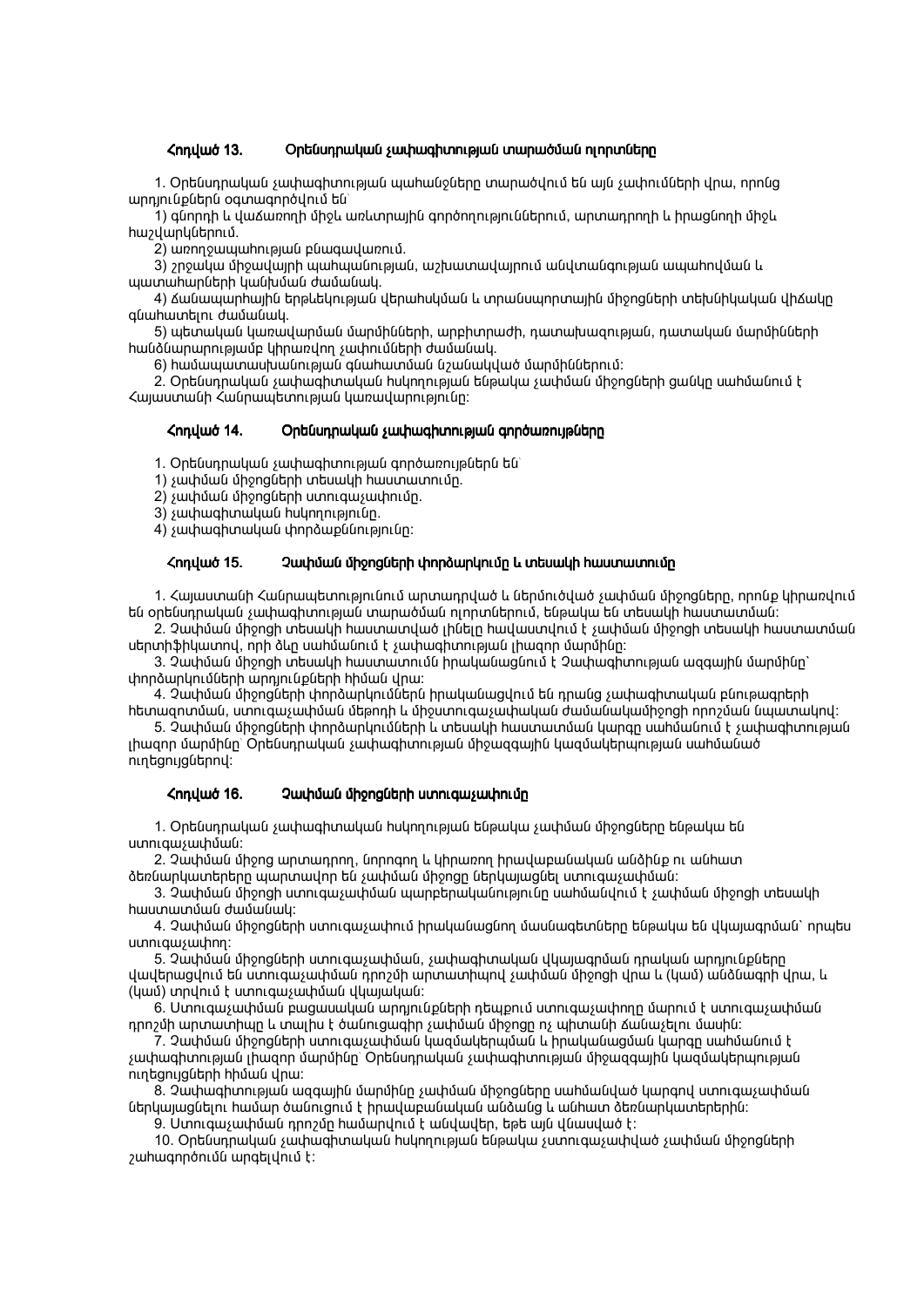11. Համապատասխան չափանմուշներ և մասնագիտացում ունեցող կադրերի, ինչպես նաև աշխատանքային անհրաժեշտ պայմանների առկայության դեպքում իրավաբանական անձին ստուգաչափման իրավունք տալիս է Հայաստանի Հանրապետության կառավարությունը՝ չափագիտության լիազոր մարմնի ներկայացմամբ` Հայաստանի Հանրապետության կառավարության սահմանած կարգով:

### Չափման միջոցների, ինչպես նաև չափածրարված արտադրանքի և չափիչ սրվակների *<mquot 17.* չափագիտական huկnnnւթյունը

1. Չափման միջոցների չափագիտական հսկողությունն իրականացվում է չափագիտական ապահովման վերլուծության և վերլուծության արդյունքը Չափագիտության ազգային մարմնում գրանցելու միջոցով։

2. Չափածրարված արտադրանքը և չափիչ սրվակները պետք է մակնշված լինեն չափագիտական նորմերով սահմանված պայմանանշաններով:

3. Չափածրարված արտադրանքի և չափիչ սրվակների չափագիտական նորմերը, պայմանանշանները և դրանց տրամադրման կարգը, ինչպես նաև չափածրարում իրականացնելու համար և չափածրարման հսկողության համար կիրառվող սարքավորումներին ներկայացվող չափագիտական պահանջները սահմանում է Հայաստանի Հանրապետության կառավարությունը:

4. Արգելվում է առանց պայմանանշանի չափածրարված արտադրանքի իրացումը և առանց hամապատասխան պայմանանշանի չափիչ սրվակների կիրառումը:

5. Չափագիտական ապահովման վերլուծությունը և չափածրարված արտադրանքի ու չափիչ սրվակների չափագիտական հսկողությունն իրականացնում է Չափագիտության ազգային մարմինը:

### Ներմուծված չափման միջոցների և չափածրարված արտադրանքի վերաբերյալ **<nnuud 18.** տեղեկատվությունը

1. Մաքսային մարմինները Հայաստանի Հանրապետության տարածք ներմուծված չափման միջոցների և չափածրարված արտադրանքի վերաբերյալ տեղեկատվություն են տրամադրում չափագիտության լիազոր մարմնին Հայաստանի Հանրապետության կառավարության սահմանած կարգով:

#### **<nnuud 19.** Չափման միջոցների փորձաքննությունը

1. Չափման միջոցների փորձաքննությունն իրականացվում է դատարանի, դատախազության, արբիտրաժի, սպառողների և նրանց իրավունքները պաշտպանող կազմակերպությունների գրավոր առաջարկով կամ պահանջով՝ չափման միջոցների չափագիտական բնութագրերը որոշելու նպատակով:

2. Չափման միջոցների փորձաքննությունն իրականացնում են Չափագիտության ազգային մարմինը և Հայաստանի Հանրապետության կառավարության կողմից իրավասություն ծեռք բերած ստուգաչափում իրականացնող լիազորված կազմակերպությունները:

### **GLNHU5**

## ՊԵՏԱԿԱՆ ՉԱՓԱԳԻՏԱԿԱՆ ՎԵՐԱՀՍԿՈՂՈՒԹՅՈՒՆԸ

#### **<nnuud 20.** Չափագիտական վերահսկողության նպատակները, խնդիրները և տեսակները

1. Չափագիտական վերահսկողության նպատակն է չափումների միասնականության ապահովման բնագավառը կանոնակարգող օրենքով և այլ իրավական ակտերով սահմանված չափագիտական կանոնների և նորմերի խախտումների բացահայտումը և դրանց կանխարգելումը:

2. Չափագիտական վերահսկողությունը տարածվում է սույն օրենքի 13-րդ հոդվածով սահմանված oրենսդրական չափագիտական ոլորտների վրա:

3. Չափագիտական վերահսկողության խնդիրներն են`

1) hաստատված տեսակի չափման միջոցների կիրառումը.

2) չափումների կատարման վկայագրված մեթոդիկաների առկայությունը.

3) չափումների միասնականության ապահովման բնագավառում տեխնիկական կանոնակարգերի պահանջների պահպանումը:

#### <nnuwo 21. Չափագիտական վերահսկողություն իրականացնող մարմինը

1. Չափագիտական վերահսկողությունն իրականացնում է չափագիտության լիազոր մարմինը իր կազմում գործող համապատասխան տեսչության (այսուհետ` տեսչություն) միջոցով:

2. Տեսչության կողմից արձակվող կարգադրագրերի ձևերը հաստատում է չափագիտության լիազոր մարմինը:

#### ζηημωσ 22. Պետական տեսուչի իրավասությունները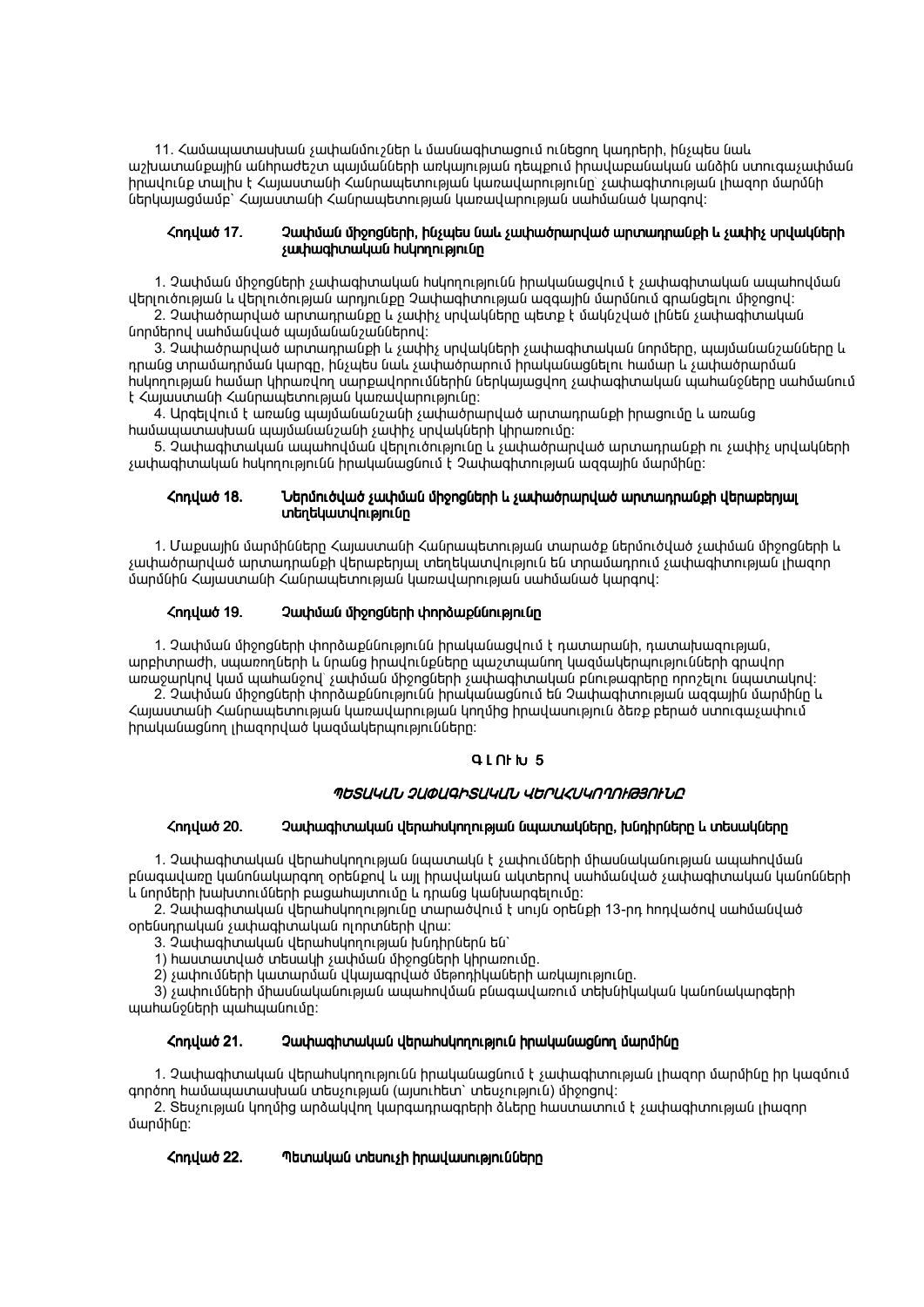1. Պետական տեսուչը`

1) կարգադրագրով արգելում է չափման միջոցների չափագիտական կանոններին ու նորմերին չիամապատասխանող խմբաքանակի իրացումը.

2) չափագիտական կանոններին ու նորմերին ստուգաչափված կամ վկայագրված չափման միջոցների hամապատասխանությունը ստուգելու նպատակով hրավիրում է Չափագիտության ազգային մարմնի ներկայացուցիչ.

3) իրականացնում է Հայաստանի Հանրապետության օրենքներով նախատեսված այլ լիազորություններ:

#### **<nnuud 23.** Պետական տեսուչի պատասխանատվությունը

1. Պետական տեսուչն իր պարտականությունները չկատարելու, անպատշաՃ կատարելու,

լիազորությունները վերազանցելու, պետական և (կամ) ծառայողական գաղտնիքները հրապարակելու դեպքերում պատասխանատվություն է կրում Հայաստանի Հանրապետության օրենքներին համապատասխան։ 2. Պետական տեսուչի անօրինական գործողությունների հետևանքով տնտեսավարող սուբյեկտներին

պատՃառված վնասը hատուցվում է օրենքով սահմանված կարգով:

3. Պետական տեսուչի գործողությունները կարող են բողոքարկվել լիազոր մարմին կամ դատարան:

4. Պետական տեսուչի արձակած կարգադրագրերի բողոքարկումը չի կասեցնում դրանց կատարումը։

### **<nnuud 24.** Չափագիտական կանոնների և նորմերի խախտման դեպքում կիրառվող **կարգադրագրերը**

1. Կարգադրագիրը պետական տեսուչի կողմից օրենքով սահմանված կարգով իրականացված ստուգման արդյունքներով կազմված ակտի հիման վրա իր իրավասության սահմաններում ընդունված իրավական ակտ է, nnu ninnyuió t

1) տեսակը չիաստատված կամ հաստատված տեսակին կամ չափագիտական կանոններին ու նորմերին չիամապատասխանող չափման միջոցների իրացման արգելմանը` մինչև իայտնաբերված խախտումների վերացումը.

2) չափման միջոցների շահագործման արգելմանը, եթե դրանք չեն անցել ստուգաչափում կամ չափագիտական վկայագրում, կամ դրանց տեսակը հաստատված չէ, կամ դրանք չեն համապատասխանում hաստատված տեսակներին.

3) չափագիտական կանոններին ու նորմերին չիամապատասխանող չափման միջոցների խմբաքանակի իրացման արգելմանը:

2. Սույն hոդվածի 1-ին մասով նախատեսված կարգադրագրերով սահմանվում է hայտնաբերված խախտումների վերացման ժամկետ` համաձայնեցված տնտեսավարող սուբյեկտի հետ:

3. Տնտեսավարող սուբյեկտը պարտավոր է կարգադրագրով սահմանված ժամկետում կարգադրագրի կատարման մասին տեղյակ պահել տեսչությանը:

4. Կարգադրագիրը չկատարելը, ոչ պատշաՃ կատարելը կամ կատարման մասին սահմանված ժամկետում տեսչությանը գրավոր չտեղեկացնելը ոամարվում է կարգադրագրի չկատարում, որն առաջացնում է պատասխանատվություն օրենքով սահմանված կարգով:

5. Կարգադրագրերով նախատեսված պատասխանատվության միջոցները վերացնում է տեսչության ղեկավարը` տնտեսավարող սուբյեկտի դիմումով կարգադրագրերի կատարման ստուգման դրական արդյունքների հիման վրա:

### **QLNHU6**

### ՊԱՏԱՍԽԱՆԱՏՎՈԻԹՅՈԻՆԸ ՍՈԻՅՆ ՕՐԵՆՔԻ ԽԱԽՏՄԱՆ ՀԱՄԱՐ

#### **<nnuud 25.** Պատասխանատվությունը սույն օրենքի խախտման համար

1. Սույն օրենքի դրույթները խախտող անձինք կրում են պատասխանատվություն Հայաստանի Հանրապետության օրենքներով սահմանված կարգով:

### **GLNHU7**

### ՉԱՓՈԼՄՆԵՐԻ ՄԻԱՄՆԱԿԱՆՈԼԹՅԱՆ ԱՊԱՀՈՎՄԱՆ ԱՇԽԱՏԱՆՔՆԵՐԻ ՖԻՆԱՆՍԱՎՈՐՈԼՄԸ

#### ζηημωσ 26. Չափումների միասնականության ապահովման աշխատանքների ֆինանսավորումը

1. Պարտադիր պետական ֆինանսավորման ենթակա են`

1) ազգային չափանմուշների ստեղծումը (ծեռքբերումը), կատարելագործումը, պահպանումը, սպասարկումը.